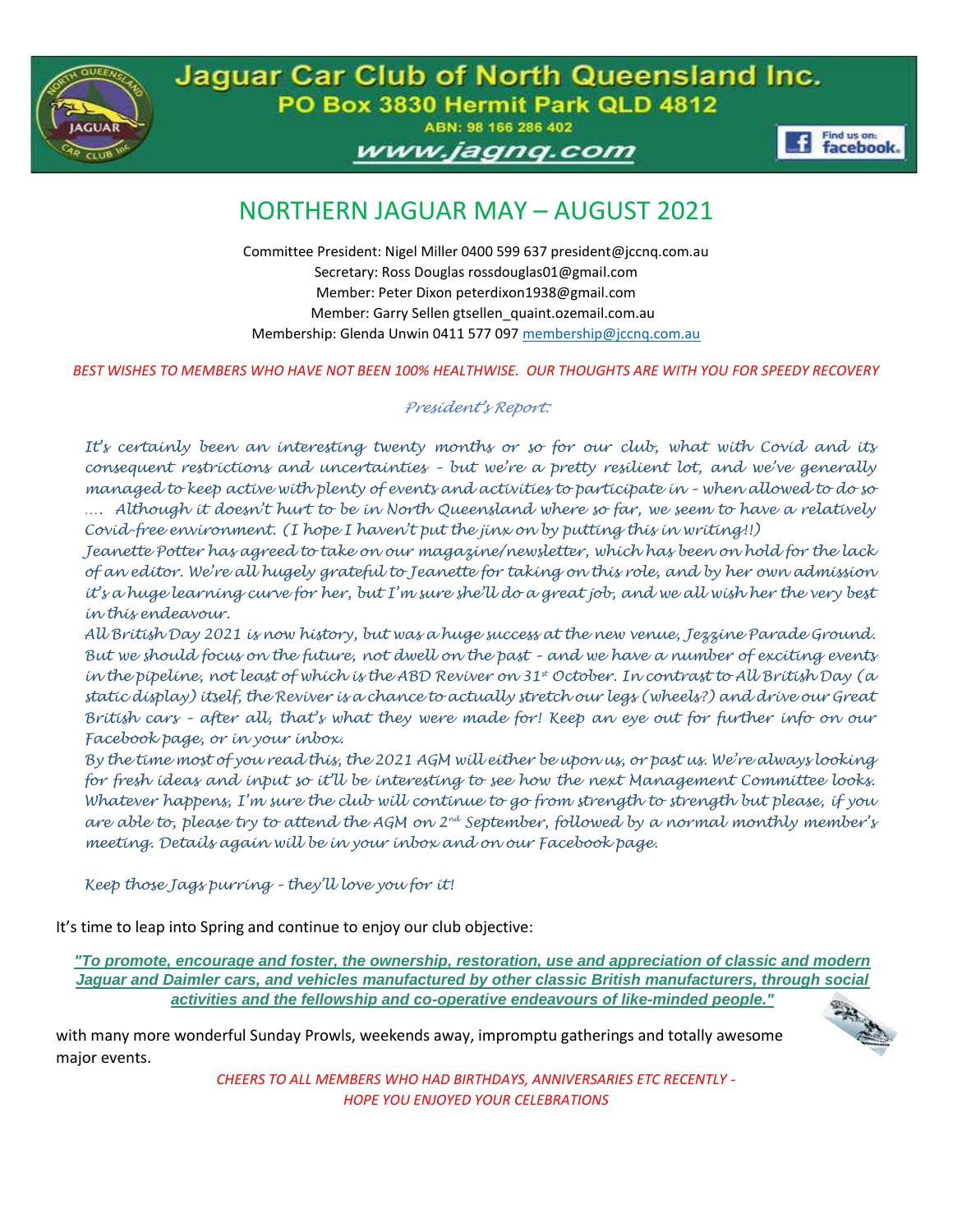### PROPOSED CALENDAR OF EVENTS:

#### *(Subject to change)*

02/09/21 – AGM at Tom's Tavern, Aitkenvale, room booked 6:00pm-9:00pm. General meeting to follow.

- 02 05/09/21 Great Barrier Reef TARGA, some members travelling up to Tablelands, leaving early Friday 3rd, catch-ups to be arranged with northern members
- 05/09/21 Ravenswood Show & Shine (Cyclones Car Club)
- 10 12/09/21 Royal Rumble in Cardwell, some members going
- 26/09/21 Show & Shine at Jezzine (Cyclones Car Club)
- 15 17/10/21 Tour de Cassowary, Kurrimine Beach, some members going for rally. If you are planning on entering Tour de Cassowary, please forward your details to Fiona Halloran ASAP
- 31/10/21 ABD Reviver, Giru International Hotel, meet at Stuart Hotel, coffee van

#### *SOME OF OUR PREVIOUS PROWLS AND EVENTS:*

23 May - Sunday Prowl to Odyssey on the Strand with a great line up of cars and their proud owners.



31 May – Lunch Prowl to Australian Hotel. Another lovely outing and Garry's 'new' addition on show





13 June 2021 – Totally successful and amazing *All British Day* at Jezzine Barracks

Thanks to all the dedicated and hardworking members for their extensive preparation, organisation, liaising with numerous other entities, setting up, pulling down, and being right there on top of everything both on the day and for months beforehand. Well done!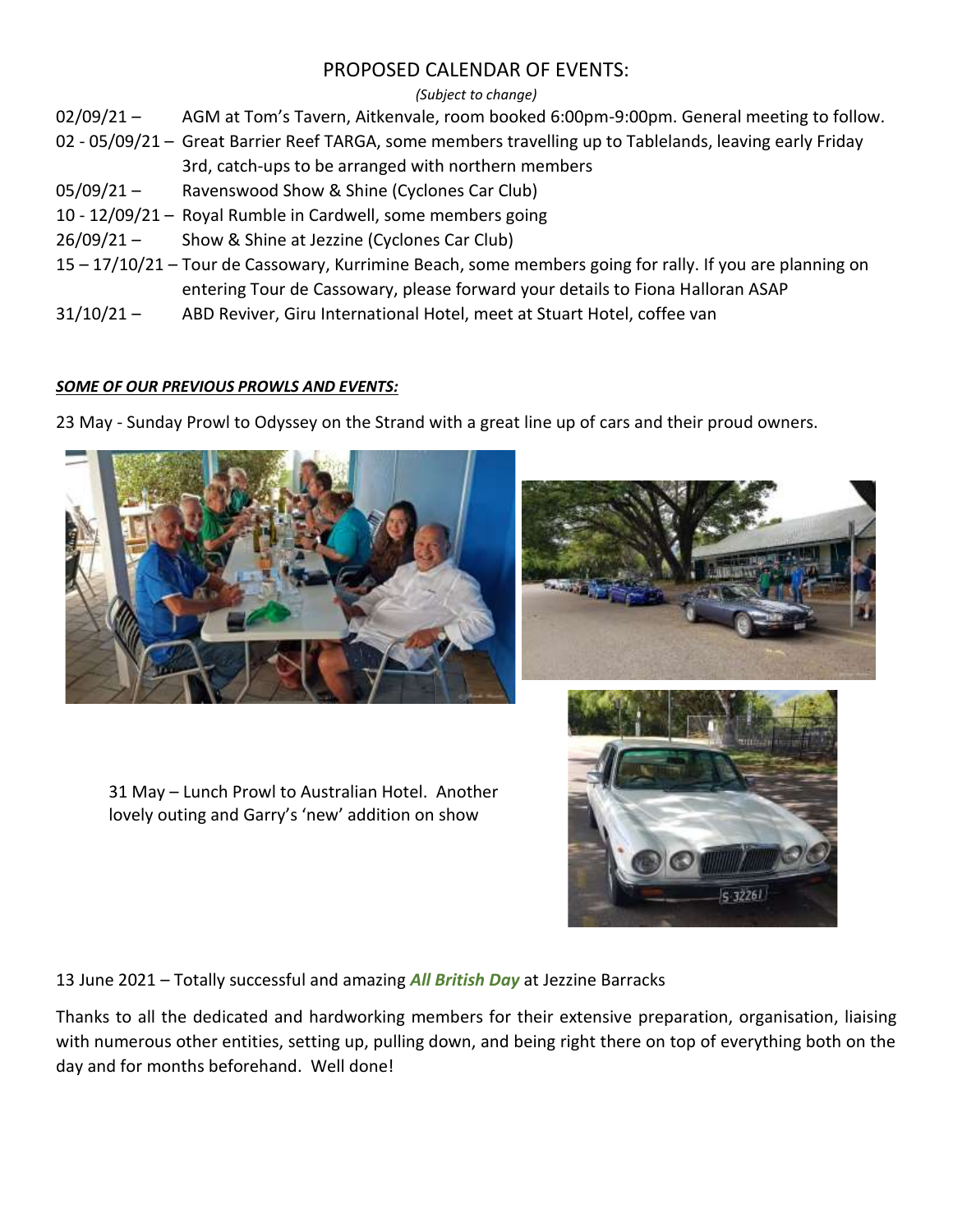25 July - Sunday Prowl - BBQ at Jezzine. A beautiful winters day for a BBQ picnic in the park with a beautiful line-up of cars for us (and everyone else) to admire!



1<sup>st</sup> August – Another great Sunday Prowl to Forest Beach Hotel





15 August – Lego Funday Checked out the Lego Fun Day today - so impressed by all the work Elizabeth Starr put into her Disneyland display. Our Club members are so clever! And...we found some Jaguars.

21 August – Prowl to West End Tea House. The food was excellent, the company was awesome, superb morning!



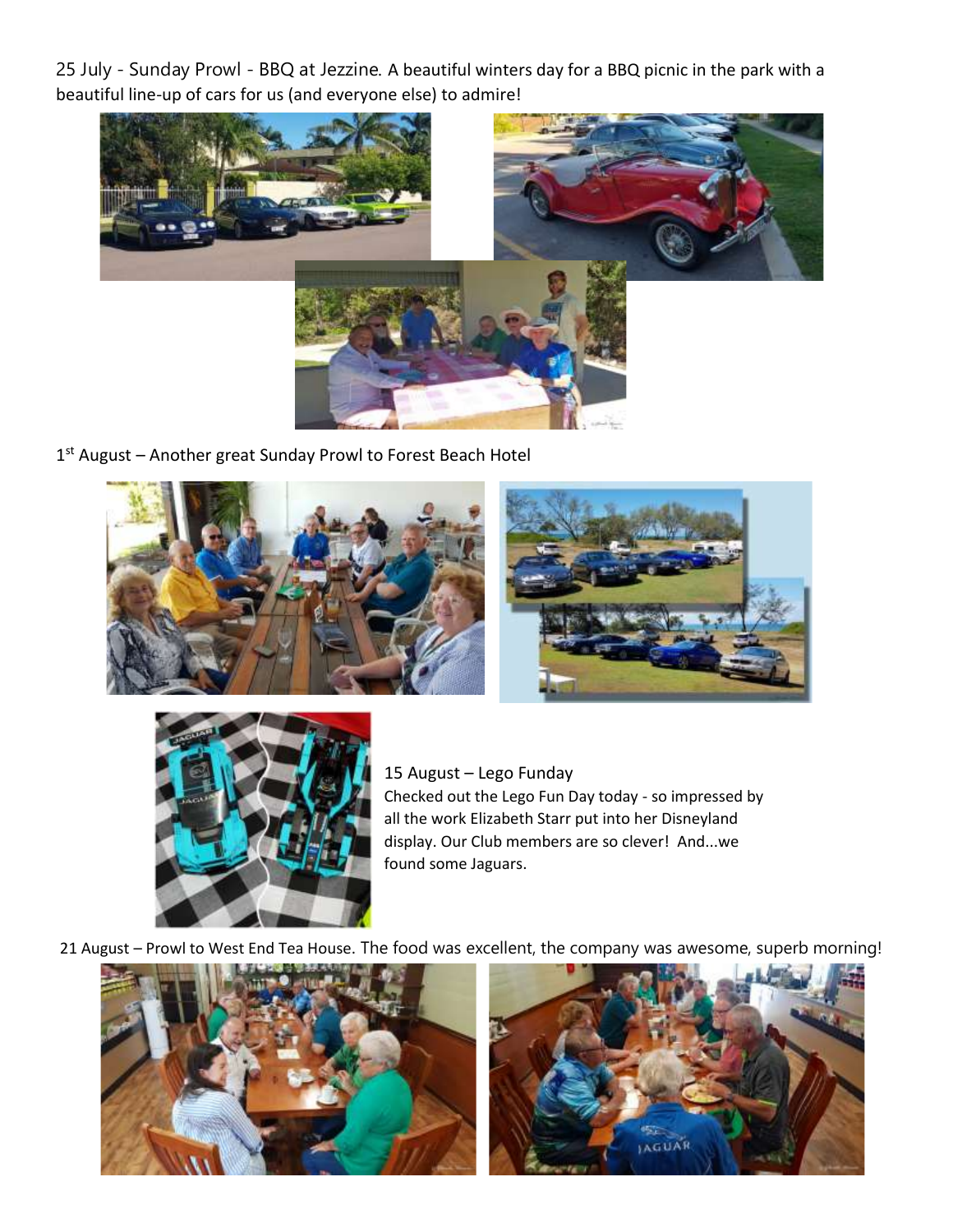

### **"Townsville's All British Day – Sunday 13 June 2021 - a huge success"**

This was the first year we held our event at Jezzine Parade Ground and everyone I spoke to said it was a terrific venue. The venue also attracted many more members of the public than previous years and we had crowds enjoying and admiring our displays all day.



It's always great to catch up with our club members who travel from out of town and we were able to spend time with them at our casual dinner the night before, at the Fish Inn on The Strand.

So many laughs!

Warren even tested the Queen's crown.





All British Day 2021 was officially opened by Townsville Councillor Ann-Maree Greaney.

Councillor Greaney also chose the Best Car of the Show



Another first for this year…we invited Aviemore Highland Dancers to also be part of our event. The girls were so excited about performing in front of the crowd that had gathered to watch. The dancers are very skilful and talented, and a delight to see.

For the first time, we invited Townsville Concert Band to be part of All British Day. They are such a professional sounding band and definitely added to the atmosphere by playing a selection of great British tunes, which could be heard no matter where in the parade ground you were positioned. We are proud to support this local community organisation

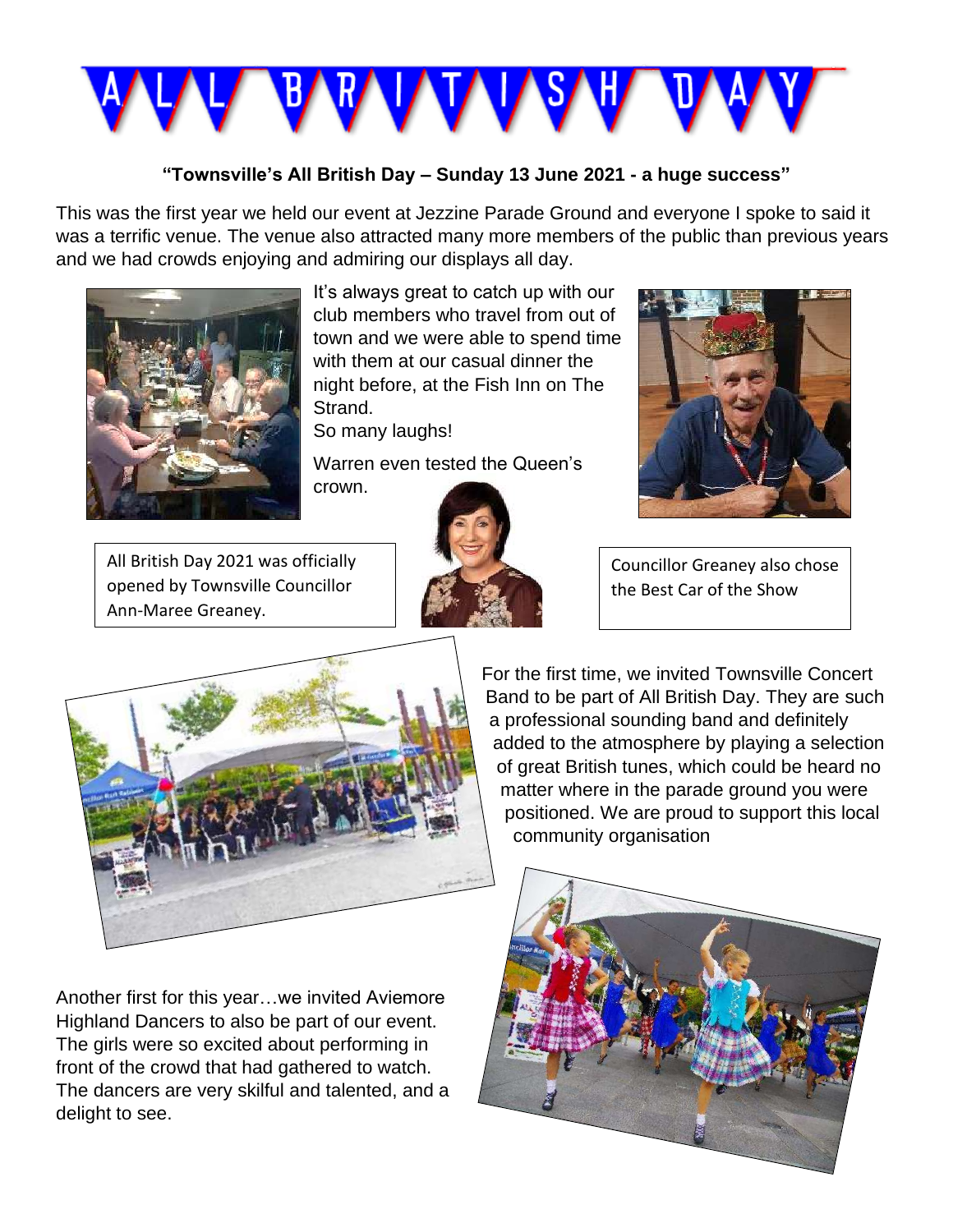A highlight for the day was The Queen (Sue Cryer) arriving in a beautiful Rolls Royce (owned and chauffeured by Timmy Pavri), with a police escort. The Queen visited all the displays and was included in many photos while she mingled with the crowds. Her official royal duties for this All British Day included choosing the 'Best Display of the Show'.



All British Day 2021 was very well attended by other British car and bike clubs, many of which had travelled from out of town. We also received lots of requests from individual members of the public for a spot to display their private vehicles. Townsville Jaguar Land Rover kindly brought a new Jaguar E-Pace and a Range Rover Velar for the public to 'oooh & ahhh' over.



To add more 'British-ness' to our day, we invited displays by British Sewing Machines, Nth Qld Machinery Preservationists, Townsville Family History (tracing British heritage) and Townsville Collectibles. Our Club has supported Heart Kids charity for quite a few years and this year some of

the heart kids themselves walked around the grounds and collected donations in their buckets. With thanks to the generosity of the public, they collected over \$400 for their group.

Community radio station 4TTT provided us with music, announcements and the PA system.

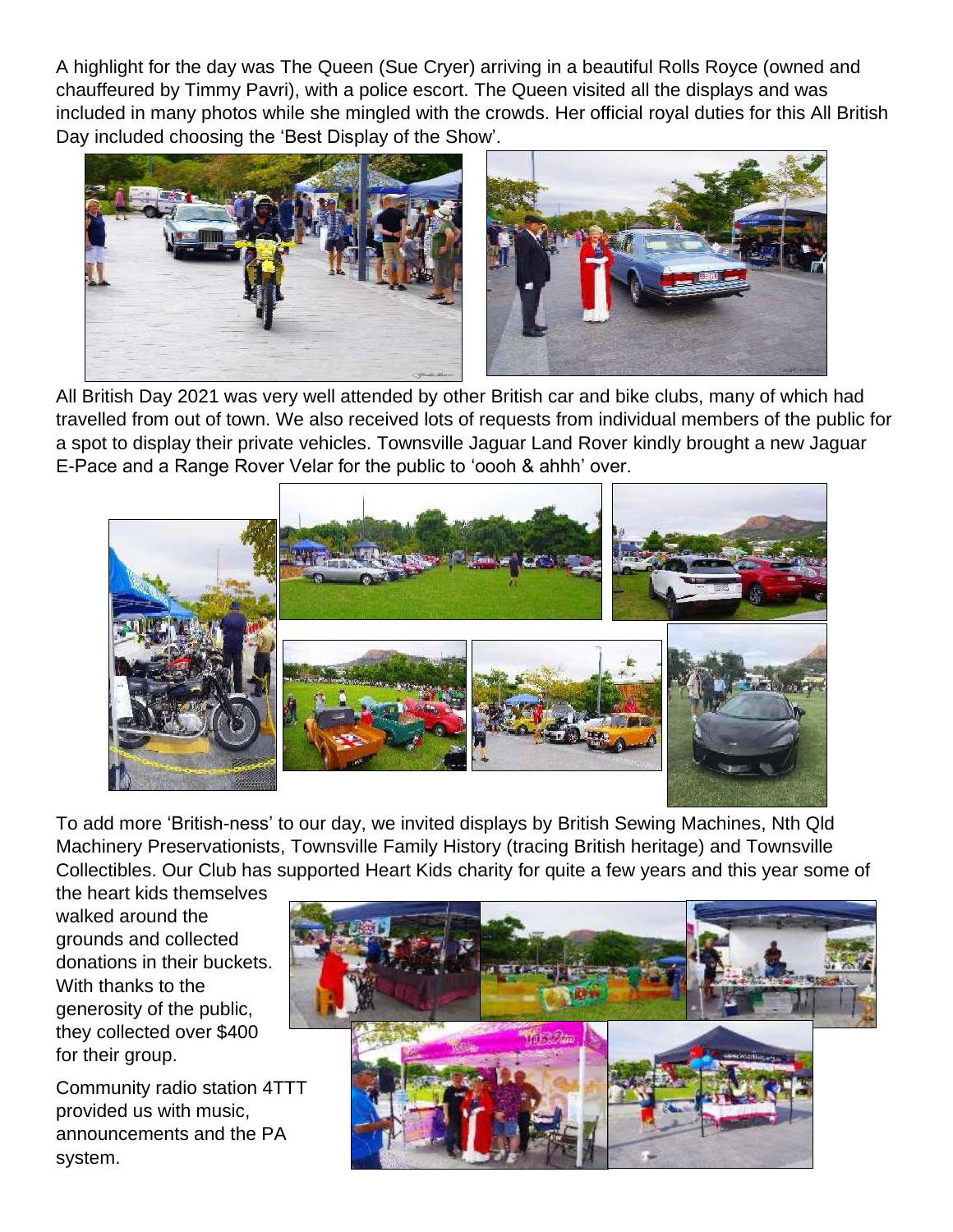At the end of the day, our trophy winners were announced.

This years trophies were sponsored by Townsville Jaguar Land Rover, and the winners were –



Thanks to Nigel's hard work, our Club was fortunate to secure a grant from Townsville City Council. This grant covered the cost of hiring Jezzine Parade Ground, having a Council representative at the event for the day and our advertising costs.

There was a lot of work to do before the event, on the day of the event, packing up the event, and for a couple of days after the event. Of course there are things we can improve on for next year, but we organisers are very happy with the way our day went this year.

We thank everyone who helped and supported our Club in any way, businesses who supported ABD with sponsorship, all the other car & motorcycle Clubs who participated in the event, everyone who displayed their vehicles (some travelled a great distance), every member of the public who came along to admire our vehicles and all the vendors who joined us.

Look forward to seeing you all at All British Day next year.

*Glenda Unwin*